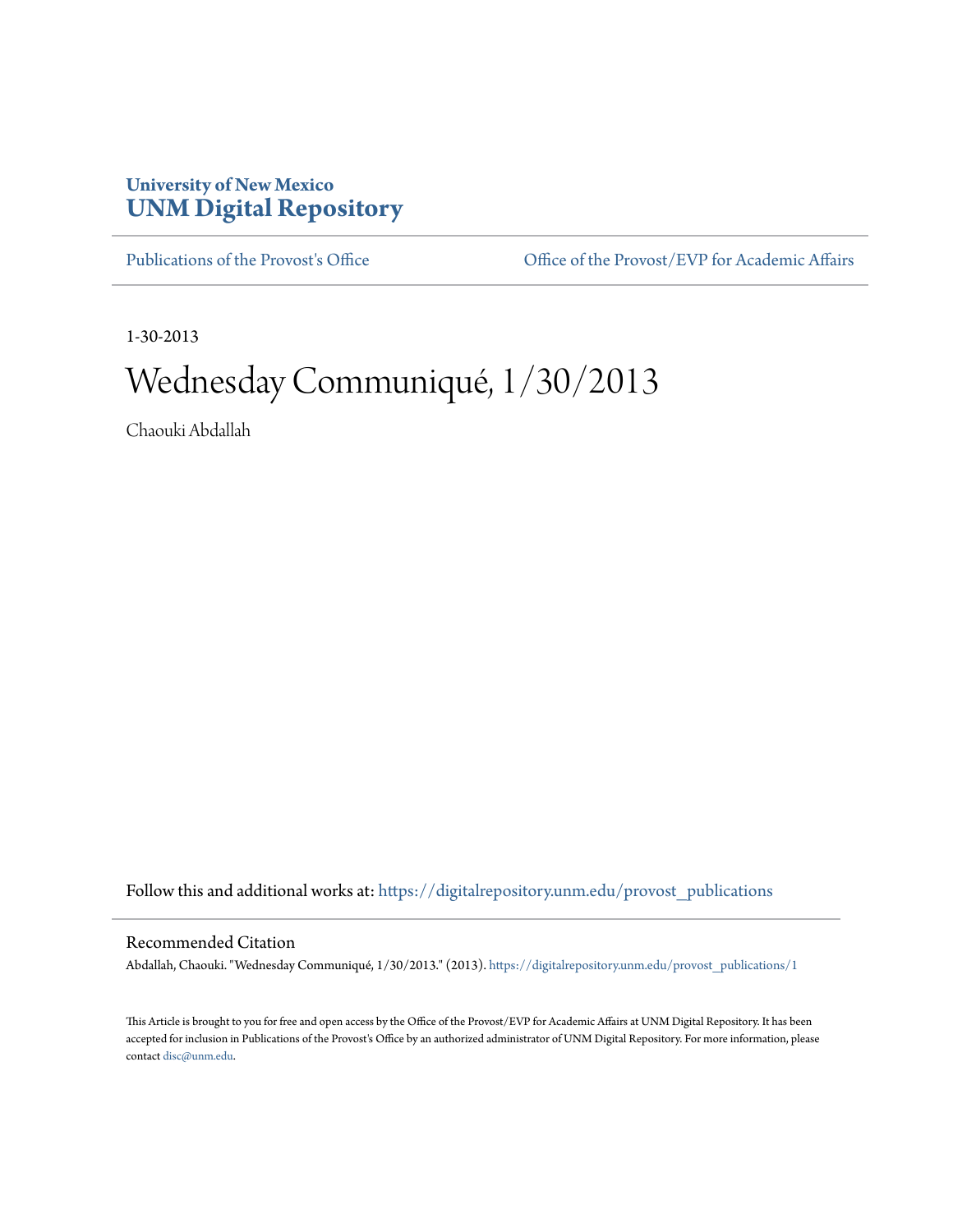

## *WEDNESDAY COMMUNIQUÉ*

**January 30, 2013**

*Plans are nothing, but planning is everything.* **—**Gen. Dwight D. Eisenhower

**Black History Month at UNM:** "For over 25 years, Africana Studies at the University of New Mexico has ushered in the University's Black History Month celebrations with the Annual Black History Month Kick-Off Brunch the last Saturday in January." Hill Harper, actor, author, and youth advocate, was the featured speaker at the brunch. For more information, including links to events and speakers, please visit [http://africanastudies.unm.edu/black-history](http://africanastudies.unm.edu/black-history-month-at-unm/BHM2013.html)[month-at-unm/BHM2013.html.](http://africanastudies.unm.edu/black-history-month-at-unm/BHM2013.html)

**On Compensation:** As I have described in earlier communiqués, I was tasked by the Board of Regents and President Frank to work out a long-term compensation plan to bring our faculty salaries in line with peer institutions. I have publicly presented the study and plan to the Academic, Students Affairs, and Research Committee, and to the Finance and Facilities Committee. In all public and private meetings and discussions, I have stressed that I was proposing a plan that must be funded and approved by the Board of Regents and UNM administration and was not promising a certain compensation amount to any specific group. I have also committed to working with the president of the Faculty Senate and the president of the Staff Council to advocate for vigorous baseline compensation for staff and faculty at large, but to also allocate part of any potential funds to merit-based compensation. As you also know, the legislative session just started, so it will be some time before the various state budget recommendations are reconciled and our UNM state appropriations are finalized. Therefore, all numbers and promises made before the final regents' vote are, at best, proposals and, at worst, rumors.

**What is College For?** According to a recent *Chronicle* article, [http://chronicle.com/blogs/next/2013/01/24/higher](http://chronicle.com/blogs/next/2013/01/24/higher-eds-biggest-problem-whats-it-for/?cid=at&utm_source=at&utm_medium=en)[eds-biggest-problem-whats-it-for/?cid=at&utm\\_source=at&utm\\_medium=en,](http://chronicle.com/blogs/next/2013/01/24/higher-eds-biggest-problem-whats-it-for/?cid=at&utm_source=at&utm_medium=en) **"**there is no traditional learner anymore. What's more, we no longer even have a common definition of 'higher education.' The lack of consensus about what the higher-education system in the United States should be producing is largely to blame for the pressures facing colleges and universities today, from lagging financial support to proving their value to students and parents" (e.g. [http://www.youtube.com/watch?v=zDLuCjCglDg&feature=youtu.be\)](http://www.youtube.com/watch?v=zDLuCjCglDg&feature=youtu.be). Not only is the definition of "higher education" changing, student expectations are as well. According to the article <http://chronicle.com/article/Freshman-Survey-This-Year/136787/> and the accompanying survey, "Today's freshmen are focused on the future. They are certain they'll finish their degrees in four years, despite evidence to the contrary; they want to land good jobs after graduation; and they increasingly aspire to be well-off."

**The Learning Curve:** is an effort by the Economist Intelligence Unit **(**[http://thelearningcurve.pearson.com/\)](http://thelearningcurve.pearson.com/) that has recently resulted in the publication of a comprehensive report. The intent of the effort is to "further our understanding of what leads to successful educational outcomes—both economic and social." For pre-college education, some of the report highlights are as follows: 1) Strong relationships are few between education inputs and outputs; 2) Income matters, but culture may matter more; 3) There is no substitute for good teachers; 4) When it comes to school choice, good information is crucial; 5) There is no single path to better labor market outcomes; and 6) A global index can help highlight educational strengths and weaknesses. The report also presented five lessons for education policymakers: 1) There are no magic bullets; 2) Respect teachers; 3) Culture can be changed; 4) Parents are neither impediments to nor saviors of education; and 5) Educate for the future, not just the present.

**The Second Annual New Mexico Film Festival:** is scheduled for Friday, February 8, 2013, on the UNM-Valencia Campus in Academics 101, starting at 9 a.m. The focus of the festival is on film and New Mexico. Screenings for this year's festival include films shot in New Mexico. The Festival will honor John Nichols, the author of the *Milagro Beanfield War*, and will start with the movie directed by Robert Redford, that is based on Nichol's novel.